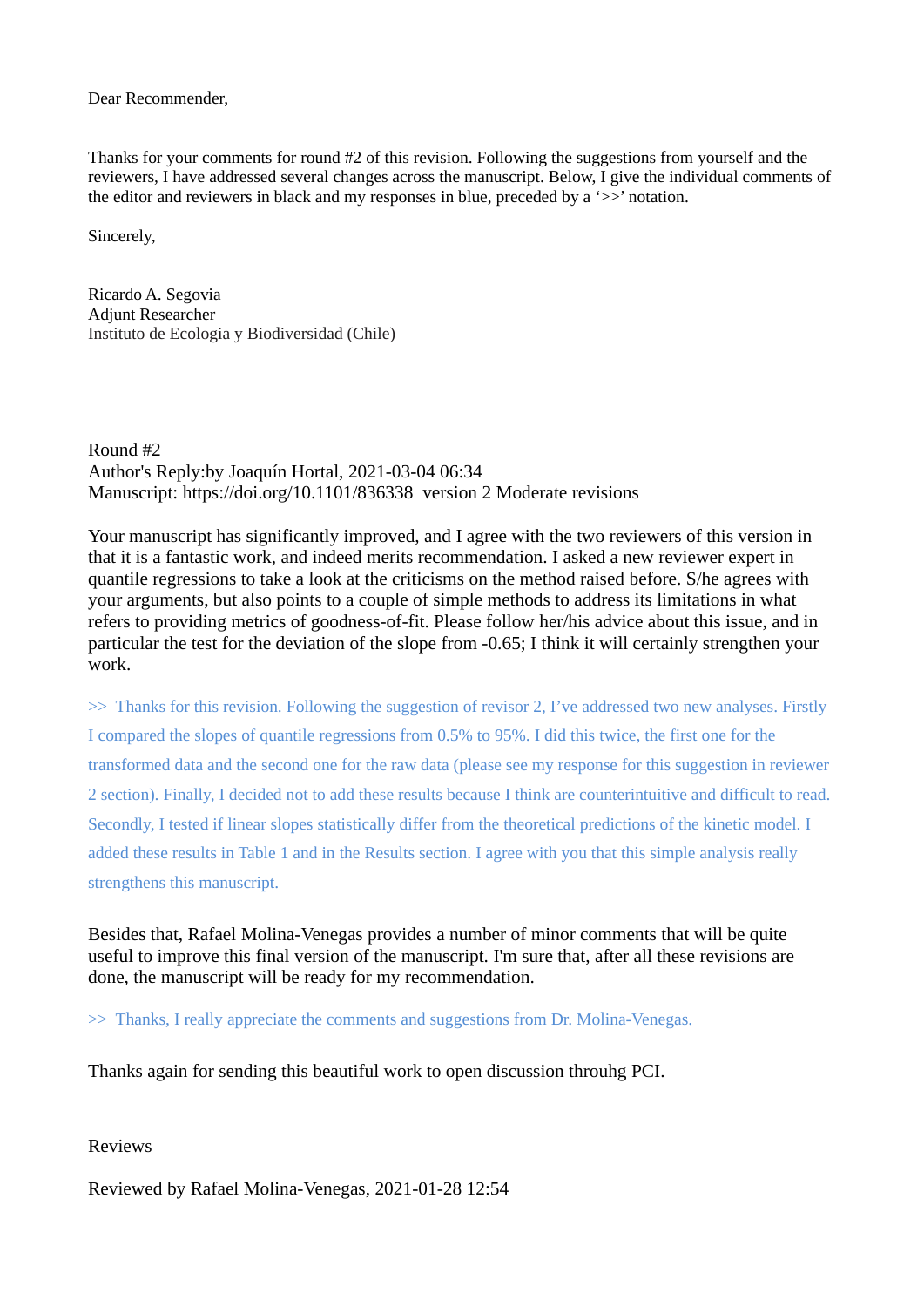I have revised the new version of the pre-print by Dr. Ricardo Segovia entitled "Temperature predicts the maximum tree-species richness and water and frost shape the residual variation", and I do think the research is simply fantastic. This piece of work clearly shows how the kinetic hypothesis of biodiversity gradients may have been largely underrated due to the use of central tendencies rather than upper bounds (i.e. quantile regressions) in previous modelling exercises, and it also illustrates on the interacting effects of other environmental factors besides mean temperature such as incidence of freezing events and water availability. The former variable is particularly interesting given that environmental information pertaining such drastic, eventual and stochastic climatic events has been comparatively less used in the macroecological literature. I also acknowledge the new cross-biome analysis, which I found largely informative. My criticism is fairly minor, and it mostly revolves around the feeling that that some of the results are perhaps loosely discussed (see comments below). It follows a few comments and suggestions that might hopefully help to lift the manuscript to its maximum informative potential. Congratulations to the author for his fine research.

#### Comments

The topic is introduced in an excessively sharpy manner (line 2), so I would suggest rewording a bit, perhaps including a short sentence to more smoothly introduce the reader to the topic.

>> Thanks for this suggestion. I've added a new first sentence to introduce the central problem, namely the variation in species richness across space.

Line 86. Please, remove the "a" (i.e. allow for breakpoints in [...])

>> Done, thanks for catching it.

Line 97. I do not think you need the "actually" here

>> I still need a connector between the broad interpretation and a specific result. I've replaced "actually" by "in fact".

Line 99: I would suggest using "informative" instead of "robust" or alternatively "better fitted" instead of "more robust"

>> I've repaced "more robust" by "better fitted"

Line 101: I am missing half a sentence here (are not significantly different from those of the linear models)

>> Actually, I want to say "both of the slopes in the segmented models towards the upper bound are not significantly different from each other". I've replaced it in the text.

Line 105: The active voice does not work here. Rewording suggestion: "a linear negative relationship towards the upper bound, where both models fit the better, cannot be rejected"

>> Thanks, I've replaced this sentence following your suggestion.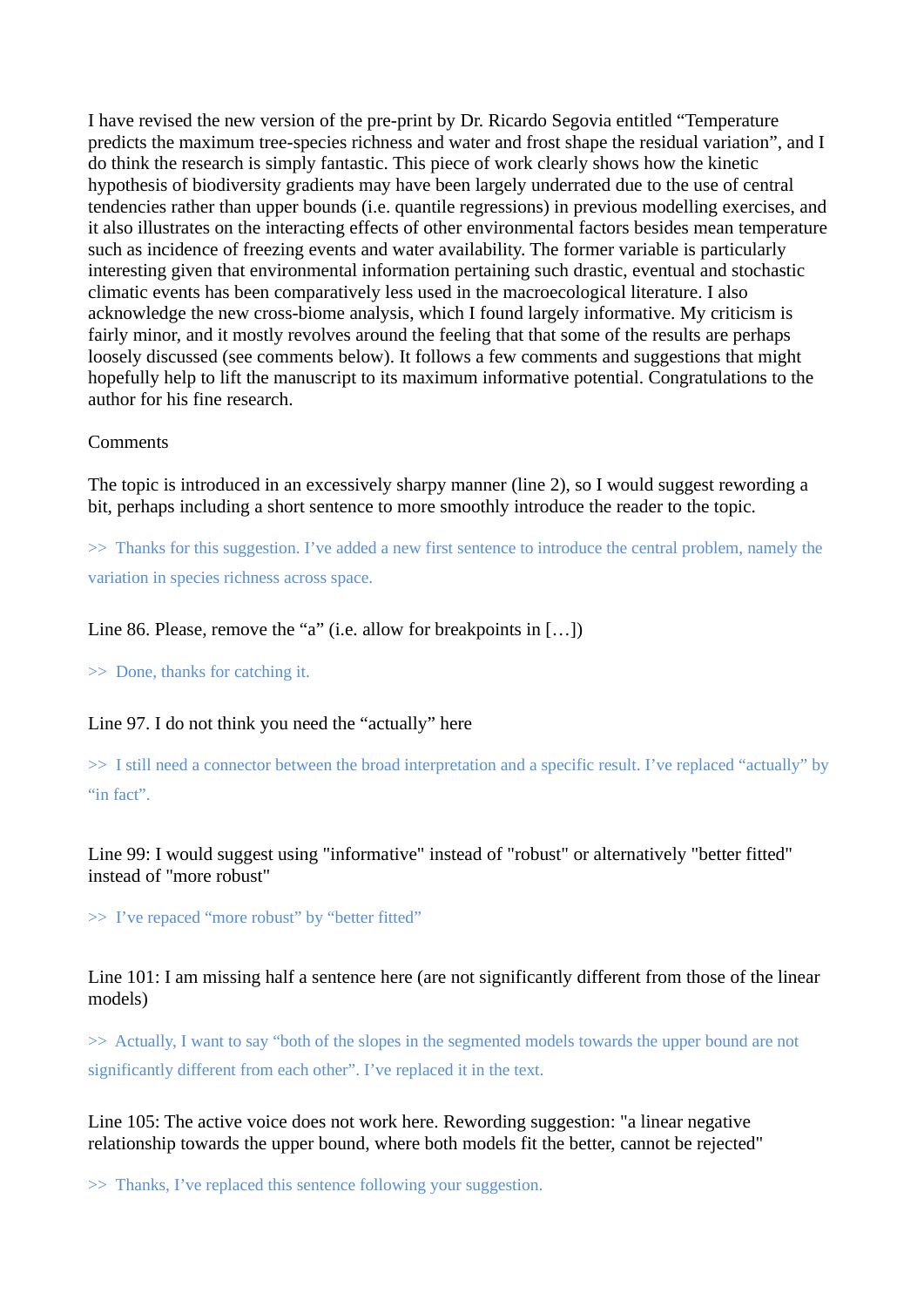Figure 1 caption. It should be noted that the SIC criteria was arbitrarily subdued to the t-test when interpreting evidence for model support. As such, the linear models at 75% and 85% bounds were considered as better supported because the non-significant t-tests despite the SIC criteria suggests that the breakpoint models better fit in all cases. Therefore, and given the information the author is intending to show in Figure 1, I think it should be clarified that the breakpoint models were only considered as superior to the linear ones in case both sources of statistical evidence suggested so, and that otherwise the simplest model (i.e. linear) was considered as "best supported".

>> I've added this information in Figure 1 caption.

Line 126. "across biomes" instead of "by biomes"

>> Done

Line 131. No need for "actually" here

>> Removed

Figure 2 caption. "across the main biomes […]"

>> Replaced

Line 179. "model that mechanistically"

#### >> Replaced

Lines 213-215. I think that environment-driven diversifications are nowadays well acknowledged in the literature, so that there is consensus that diversity is not just a function of time and diversification rate. I think that the point here would be simply that previous attempts to explain spatial variation in diversification rates as a function of temperature might have failed due to the use of central tendencies instead of upper bounds. Yet, I am not sure that such contrasts have been conducted so far (i.e. using diversification rates instead of species richness as the response variable in spatial temperature-based models).

>> I agree. However, I would like to keep this paragraph in order to discuss some potential consequences of the metabolic upper bound model determining a carrying capacity of assemblages on other fields of evolutionary biology. As you say it would be cool to explore the implications of the upper bound model on the estimation of diversification rates, but some methodologic issues still need to be solved to be able to do that.

# Lines 217-220. I do not get this, seems too cryptic to me.

# >> I've reworded this sentence to make it clearer.

Line 228. I am not an English native speaker, yet I think that testing a relationship "across regions" or "across biomes" actually means exploring the shape of the relationship IN every biome (i.e. the results shown in Figure 2) rather than considering all biomes/regions under the same model.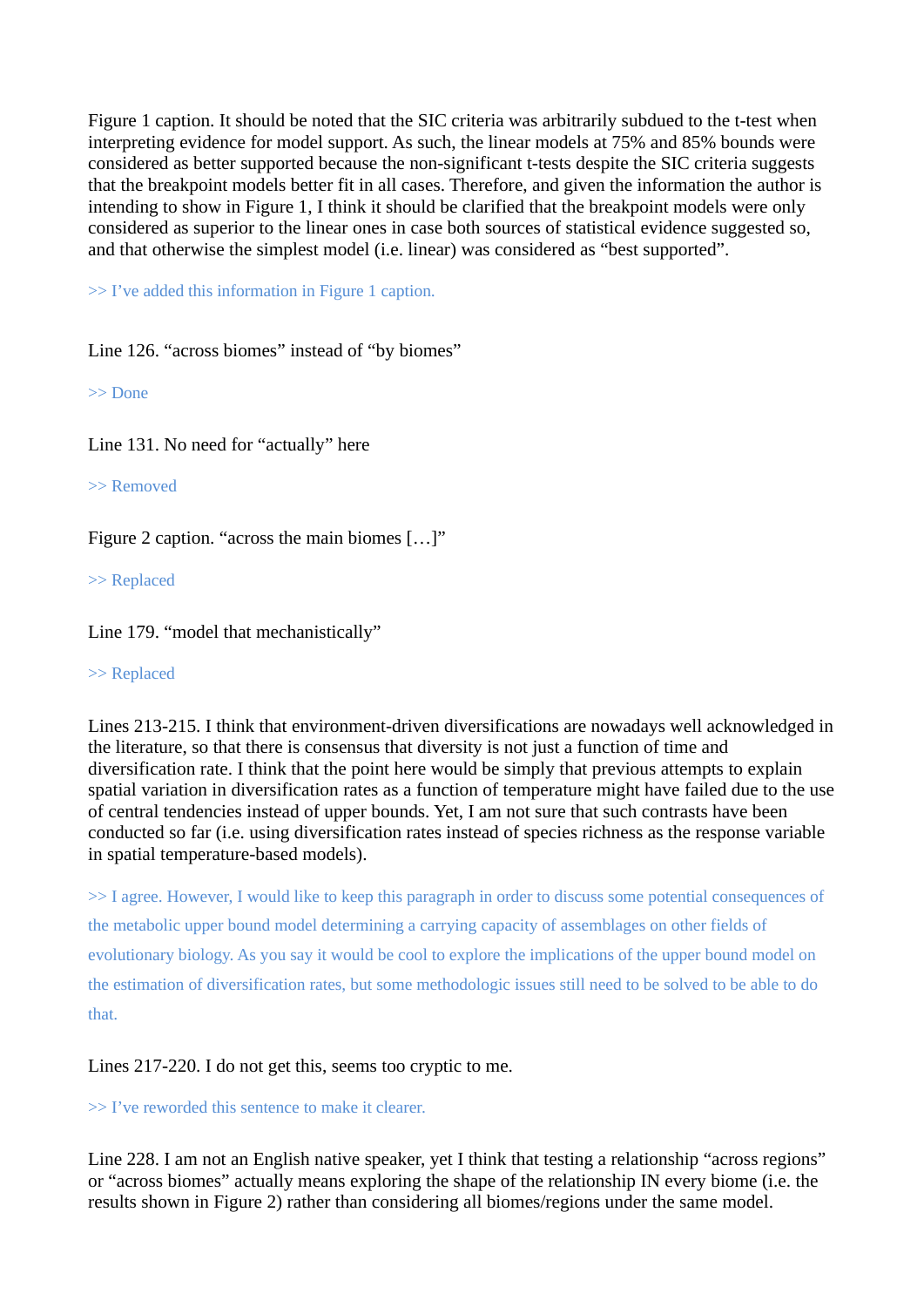>> I've reworded this sentence following your suggestion because what you wrote is what I wanted to say.

Lines 254-255. I think this idea could be expanded. For example, well-documented tropicalmontane evolutionary radiations (e.g. Hughes 2015, https://nph.onlinelibrary.wiley.com/doi/full/10.1111/nph.13230) probably blurred the macroecological signature of the kinetic hypothesis within tropical biomes.

>> I agree that would be a good idea to discuss the potential influence of biogeographical processes like the migration/radiation of extratropical lineages into tropical latitudes affecting the patterns of species richness. However, I think that is out of the scope of the discussion in this paragraph and the manuscript in general.

Lines 255-259. Actually, your models show greater residual variation towards temperate, nontropical latitudes, so I think this idea is incorrect. Perhaps the author wanted to stress that the -0.65 slope predicted by the kinetic model should only be expected in temperate regions? Besides, the expression "less environmental arrangement" is weird.

>> I've reworded this sentence to make it clearer. First, I am discussing previous ideas from literature. So, I've added the references. Then I rewrote the weird sentence in a more explicit way.

Line 265. "factors", in plural.

>> Done

Lines 288-289. Rewording suggestion: "that prevents dispersion and diversification into "harsh", extra-tropical environments." Besides, recurrent disturbance (i.e. glaciations) may have also played a key role here…

>> I've reworded this sentence following your suggestion.

Lines 296-300. This idea is loosely discussed and too cryptic.

>> I've reworded this sentence to make it clearer.

Line 298. "dropping"

>> Done

Line 304. See comment to lines 254-255

>> Done

Line 308-311. I do not get this idea.

>> I've reworded this sentence to make it clearer.

Line 322-324. In my opinion, this is a strong claim that suggests that previous studies are somewhat wrong, and I think it should be toned down. You may simply state that your contribution may serve to reevaluate the metabolic hypothesis in future latitudinal diversity gradient analyses.

>> I've removed this sentence to toned down the concluding paragraph.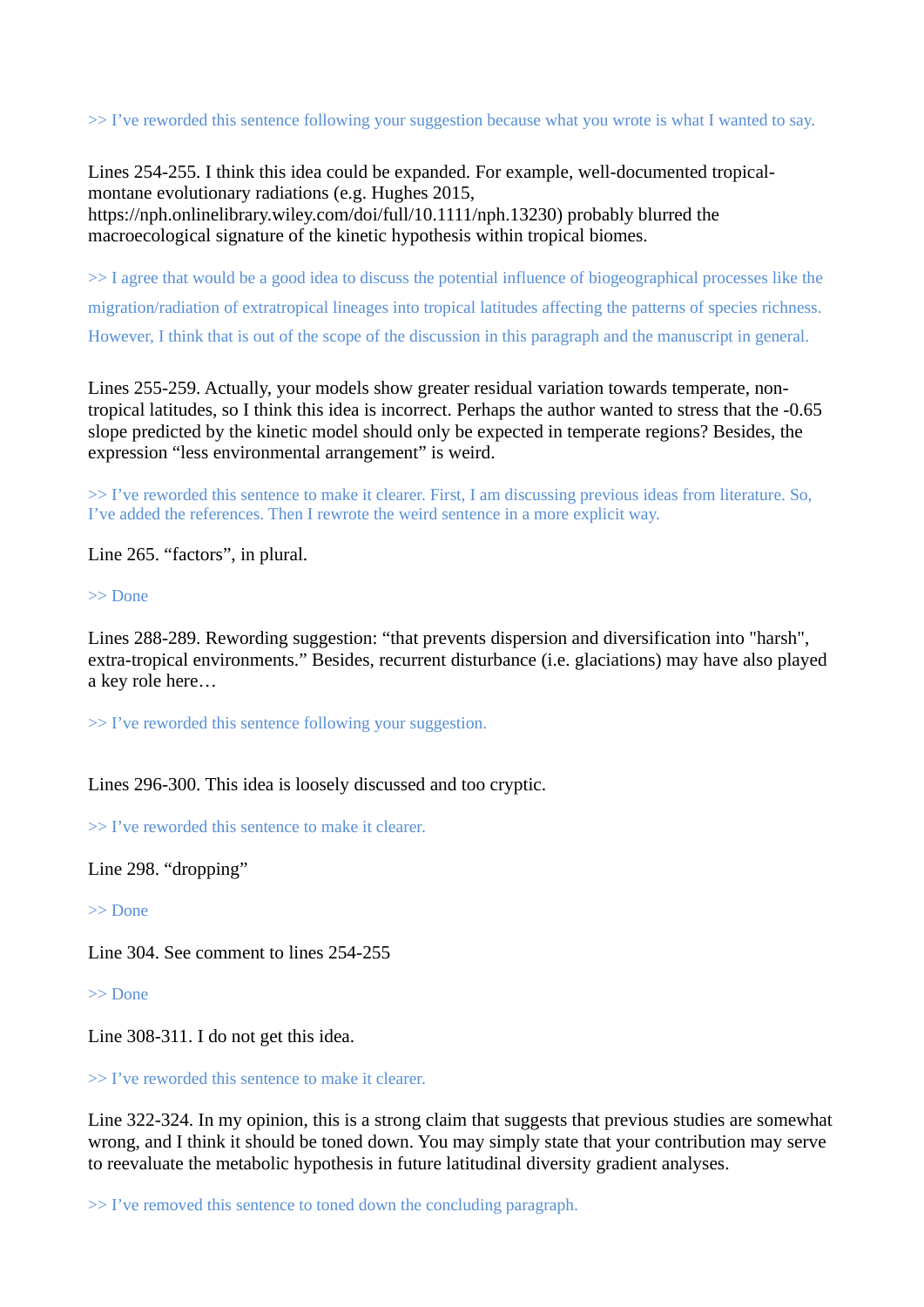# Line 429. Please, describe the exact breadth of the ordered categories here and in Figure 5 caption.

>> For visualizing this data I have used a method of clusters (kmeans) to discretize the variable. Therefore, the size of clusters (i.e. the breadth of the ordered categories) can vary through the raw data variable.

Reviewed by anonymous reviewer, 2021-03-03 13:34I liked this manuscript and I really enjoyed reading it. It is very clear and very well-written, and the topic and idea on how to address the richness-Tª relationship is nice. Upper limits instead of responses to mean values is something quite common in ecology, and it is surprising the amount of effort that has been put on analyzing mean tendencies instead of upper limits; the research topic of this manuscript is a clear example. I have also read the author´s answers to the previous comments raised by the referees and I am quite happy with the arguments made by the author and the way he addressed some of the points. I have not much to say about the manuscript. The methodology is sound and robust. I understand the concerns raised by the referees and the recommender about the lack of a goodness-of-fit measure in quantile reg. similar to the R-squared, but the author is right when he explains this issue. Unfortunately, R1 does not have the same meaning as R2, and it does not inform about the explained variance. Maybe, one way that could be used to address this concern, somehow, is to check if the slope progressively decreases (or increases in absolute value) from the 5th to the 95th percentiles. This has been previously used by other authors such as:

VanDerWal, J., Shoo, L. P., Johnson, C. N., Williams, S. E. (2009).Abundance and the environmental niche: Environmental suitabilityestimated from niche models predicts the upper limit of localabundance. The American Naturalist 174: 282–291.

Jimenez-Valverde, A., Aragón, P., Lobo, J. M. (2021). Deconstructing the abundance-suitability relationship in species distribution modelling. Global Ecol Biogeogr. 2021: 30:327–338.

>> Thanks for this suggestion. To evaluate if the size of the effect of temperature on species richness increases with higher quantiles of species richness by the measure of the slope is a nice analysis. However, my variables are a bit transformed following the original proposal for the kinetic hypothesis. Thus, I am using a log-transformed species richness and the inverse of temperature. My results are (in "quantile=slope value, for log(species richness) and the inverse of temperature in kelvin") 5%= -1.204, 15%= -1.063, 25%= - 0.97,  $35\% = -0.867$ ,  $45\% = -0.812$ ,  $55\% = -0.781$ ,  $65\% = -0.789$ ,  $75\% = -0.823$ ,  $85\% = -0.808$ ,  $95\% = -0.661$ . Therefore, the measure of the slope is getting close to zero to higher quantiles, i.e., the effect seems to be decreasing towards higher quantiles. However, if I estimate the slopes per quantiles with the raw data (i,e, directly temperature and species richness) I found an increase in the size of the effect of temperature on species richness toward higher quantiles. The results are (in "quantile=slope value, for species richness in function of temperature in celsius") 5%= 2.755, 15%= 3.622, 25%= 4.489, 35%= 5.032, 45%= 5.464, 55%= 6.205, 65%= 7.402, 75%= 9.666, 85%= 13.085, 95%= 17.244). Thus, with the raw data, I could show a progressive increase in the size of the effect of temperature on species richness. However, these results could be counterintuitive, because all the analyses are carried on with the transformed variables. So, I prefer to avoid this analysis for this manuscript.

# As a minor comment, it would be easy to check if the slopes statistically differ from -0.65.

>> Thanks for this suggestion. I've added the results of this analysis in Table 1. In concrete, I've added an asterisk on those values for linear slopes that statistically differ from the theoretical values of -0.65. I also added information for these results in the main text and I informed the t-tests to compare the values of the